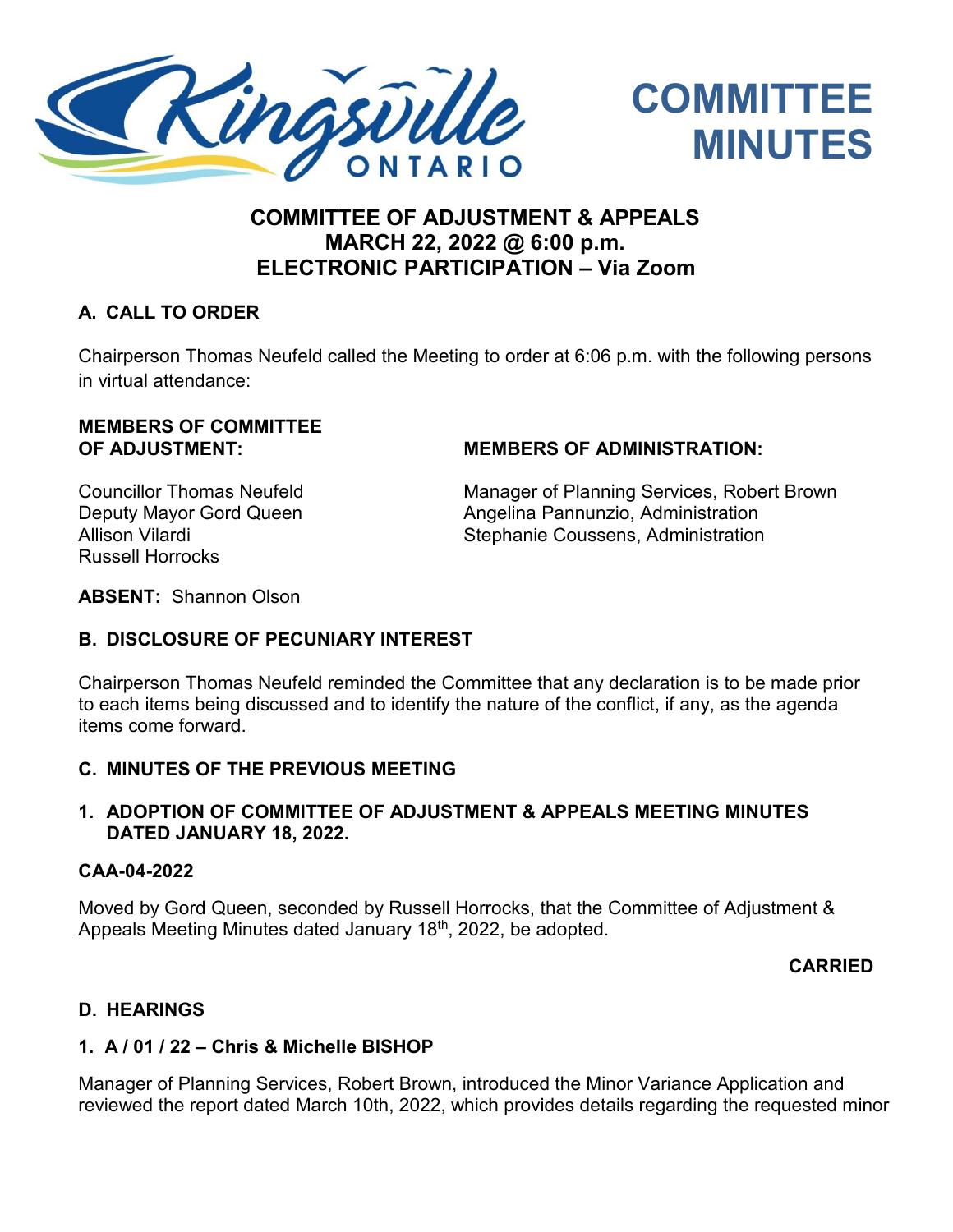variance to increase the lot coverage to allow construction of a single detached dwelling on lands known as 13 Gregory Ave, in the Town of Kingsville.

The subject parcel is a 1,207.92 m (13,001.89 sq. ft.) vacant residential lot in the final phase of the Timbercreek subdivision currently under development. (See Appendix A) The applicants are planning to construct a new house on the subject lands. The total footprint of the new dwelling is 468.77 sq. m (5,045.85 sq. ft.) of that, 79.9 sq. m (860.29 sq. ft.) is for the front and rear covered porches, resulting in a total lot coverage is 39%. The permitted total coverage is limited to 35%, therefore the applicant is requesting relief to increase the maximum permitted lot coverage in the 'Residential Zone 1 Urban – Exception 24 (R1.1-24)' zone, specific to this lot to 39%.

Chairperson, Thomas Neufeld asked if there were any comments or questions from the committee, applicant, or the public.

Chairperson, Thomas Neufeld confirmed there were no other comments or questions from the committee, applicant, or the public.

#### **CAA-05-2022**

Moved by Gord Queen, seconded by Allison Vilardi that minor variance application A/01/22 for the construction of a single detached dwelling, pertaining to the lands known as 13 Gregory Avenue be **APPROVED** subject to the following:

i. That any new construction complies with all other applicable provisions of the By-law;

ii. That any new construction complies with the Ontario Building Code

#### **CARRIED**

#### **2. B / 23 / 21 – 105 Laurel Street – Robert & Shelley DeVEER**

Manager of Planning Services, Robert Brown, introduced the Consent application and reviewed the report dated March  $10<sup>th</sup>$ , 2022, which provides details regarding the requested consent to sever and convey a portion of lands from 105 Laurel Street, as a lot addition to an abutting lot (99 Laurel Street), in the Town of Kingsville.

The subject parcel is a 1,051.6 sq. m (11,319.1 sq. ft.) residential parcel located on the east side of Laurel St. between Mill St. W and Elm St. (See Appendix A) containing a single detached dwelling. It is proposed that an 88.7 sq. m (954.8 sq. ft.) parcel (shown as Part 2 on the Applicants' Sketch – Appendix B) be severed and conveyed as a lot addition to an abutting lot, 99 Laurel St. (Part 3) A zoning amendment is not required as both the severed parcel and receiving lot are zoned 'Residential (R1.1)'.

Chairperson, Thomas Neufeld asked if there were any comments or questions from the committee, applicant, or the public.

Committee member Allison Vilardi asked for confirmation of the removal of the shed. Robert Brown, Manager of Planning Services, confirmed the shed would be relocated or removed to satisfy setbacks.

Mr. Simon S. Yared, solicitor and representative for the applicant, confirmed no services in the portion of land to be severed.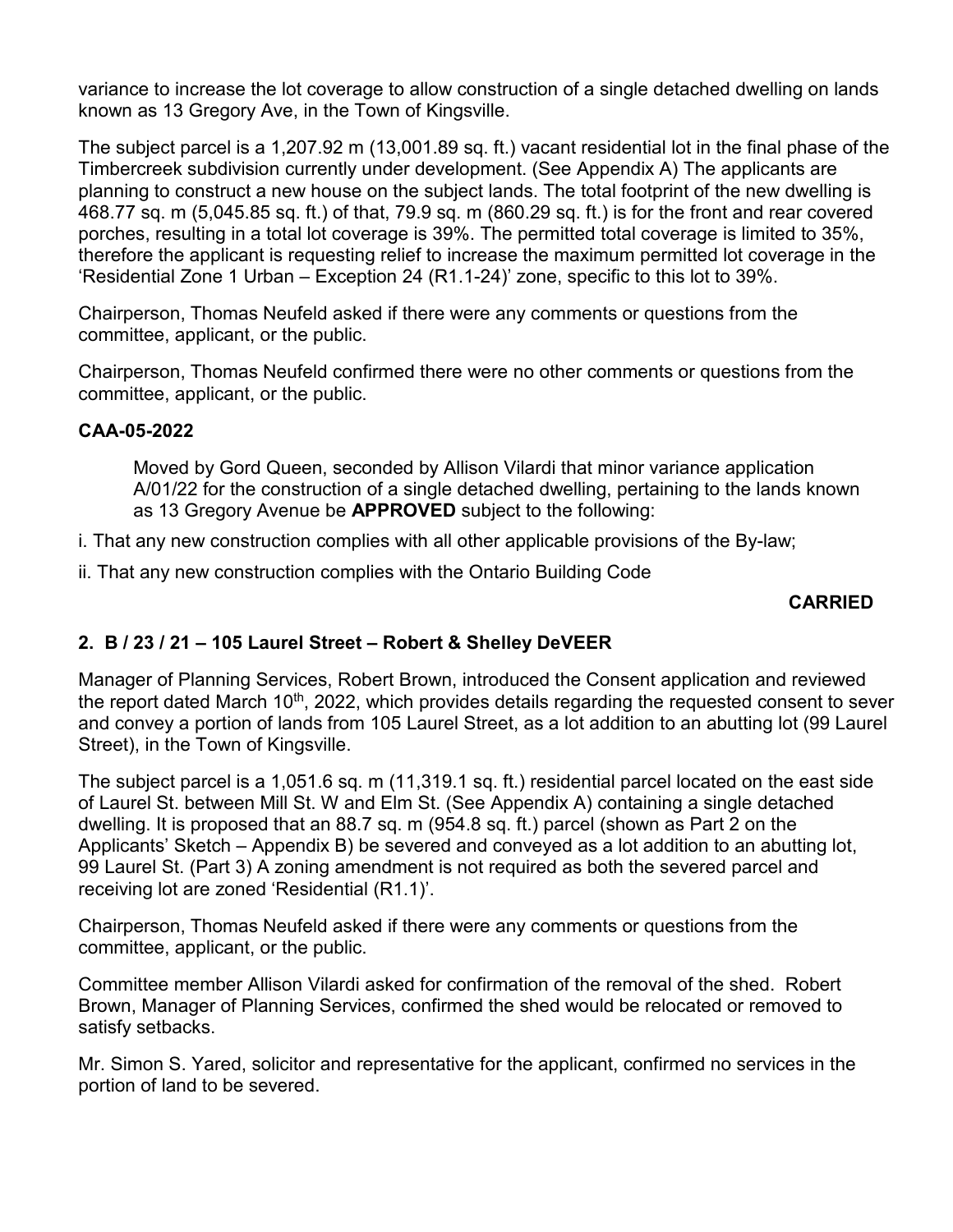Chairperson, Thomas Neufeld confirmed there were no other comments or questions from the committee, applicant, or the public.

#### **CAA-06-2022**

Moved by Gord Queen, seconded by Allison Vilardi that consent application B/23/21 to sever and convey a portion of the subject land (Part 2) as a lot addition from 105 Laurel St. to an abutting parcel known as 99 Laurel St. (Part 3), in the Town of Kingsville, be **APPROVED** subject to the following:

- 1. That the lot addition to be severed, shown on the applicants' sketch as Part 2, be conveyed to and consolidated with the abutting parcel, known as 99 Laurel St. (Part 3) (P.I.N. 75183-0267) and Section 50(3 or 5) of the Planning Act applies to any subsequent conveyance of or transaction involving the parcels of land that are the subject of this consent.
- 2. At the time the conveyance is prepared for certification, two (2) print copies of the reference plan prepared by an Ontario Land Surveyor including digital files in .pdf format and .dwg in the NAD 83 format (UTM Zone 17 Metric), numbered, dated, signed and registered are to be submitted to the Town.
- 3. That the owner shall provide that all municipal taxes be paid in full.
- 4. That as a result of severance, owners shall become liable by way of up front monies for the assessment and taxation of their properties for any waterworks or sanitary sewer systems affecting their properties, in accordance with the Fees By-law in effect on the date the consent is being endorsed on the deeds.
- 5. That any special assessment imposed pursuant to the provisions of the Local Improvement Act and/or the Municipal Act be paid in full.
- 6. That the necessary deed(s), transfers or charges be submitted in triplicate; signed and fully executed (no photocopies), prior to certification.
- 7. The conditions imposed above shall be fulfilled by March 22, 2024 or this application shall be deemed to be refused in accordance with Section 53(41) of the Planning Act.

#### **CARRIED**

#### **3. B / 01 / 22 – Maria BAKALIC – 406 County Road 34 West**

Manager of Planning Services, Robert Brown, introduced the Consent application and reviewed the report dated, March 10th, 2022, which provides details regarding the requested consent to create three new residential lots from 406 County Rd 34 W, in the Town of Kingsville.

The subject property has frontage on both County Rd 34 W and the Cameron Side Road. It is partially designated 'Rural Residential' adjacent to County Rd 34 W and Cameron Side Road. The remainder of the property is designated 'Agriculture' by the Official Plan and zoned a mix of 'Agriculture, Exception 47 (A1-47)' with a portion of the lands along Cameron Side Road zoned 'Rural Residential (RR)' under the Kingsville Comprehensive Zoning By-law.

The subject land is approximately 17.8 ha (44 ac.) in area with 79.2 m (260 ft.) of frontage along County Rd 34 W. The property currently contains one single detached dwelling and several farm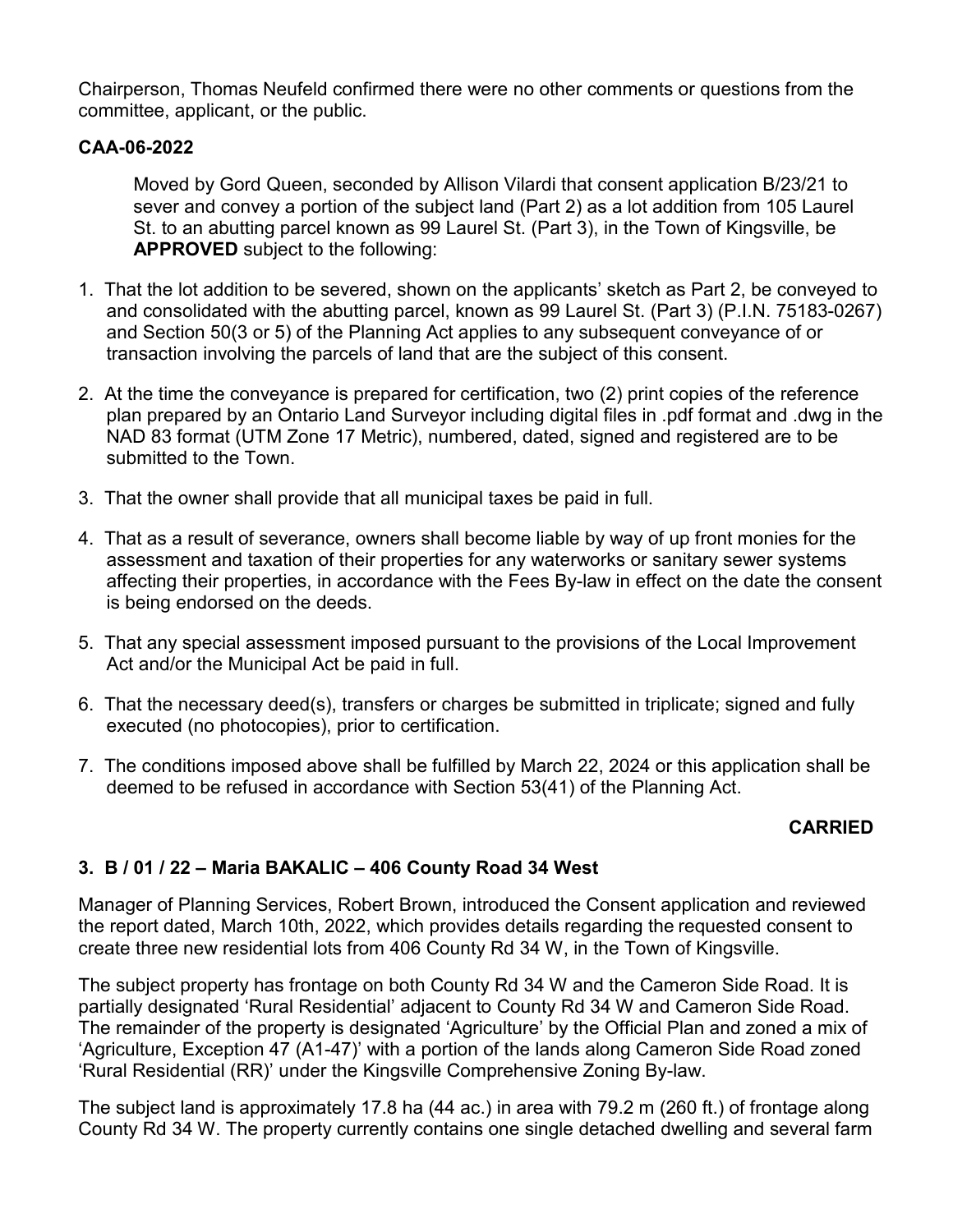buildings. The owner is proposing to create three residential lots with frontage on Cameron Side Road. The dimensions of the proposed lots are shown on the applicant's sketch. (Appendix B) This portion of lands is already designated Rural Residential and zoned 'Rural Residential (RR)', thus a zone change is not required.

#### **CAA-07-2022**

Moved by Allison Vilardi, seconded by Gord Queen, to receive the Letters of Opposition / Comments submitted by neighbouring residents dated March 21, 2022.

#### **CARRIED**

Chairperson, Thomas Neufeld asked if there were any comments or questions from the committee, applicant, or the public.

Committee member Allison Vilardi, asked if there is a potential to create more lots by the property owner. Robert Brown, Manager of Planning Services, explained that there is no potential to split further to the North East into further lots, however there is potential to sever PT 3 into one additional lot. He further stated that separate services and shared access to minimize culverts are required. Any further subdivision is unlikely as the remaining lands are not designated rural residential and outside the settlement boundaries.

Committee member Russell Horrocks, asked Robert Brown, Manager of Planning Services, if the approval would address comments made by Essex Region Conservation Authority (ERCA). Mr. Brown explained that once a Building permit is requested, an ERCA permit will be required that will directly address any applicable comment that was provided. Further, Mr. Horrocks understands the Planning Act, and the designation of the land in the Official Plan and Zoning By-Law for the Town of Kingsville. Mr. Horrocks hopes the residents that submitted their letters of opposition have been satisfied, and that they understand the approval would adhere to the Planning Act, Zoning By-Law, and the Official Plan. Mr. Brown explained that several residents have requested a copy of the decision. Appeals with Planning rationale will be processed.

Committee member Allison Vilardi, agreed with Mr. Horrocks' comments regarding the Official Plan and Zoning By-law indicating the designation as residential.

Chairperson, Thomas Neufeld confirmed there were no other comments or questions from the committee, applicant, or the public.

#### **CAA-07-2022**

Moved by Allison Vilardi, seconded by Russell Horrocks, that consent application B/01/22 to create three (3) lots, shown as Parts 1, 2 & 3 on the applicant's sketch, each with frontage on Cameron Side Rd., from Part Lot 276, Concession NTR, known as 406 County Rd 34 W, in the Town of Kingsville, be **APPROVED** subject to the following:

- 1. At the time the conveyance is prepared for certification, two (2) print copies of the reference plan prepared by an Ontario Land Surveyor including digital files in .pdf format and .dwg in the NAD 83 format (UTM Zone 17 Metric), numbered, dated, signed and registered are to be submitted to the Town.
- 2. That the owner shall provide that all municipal taxes be paid in full.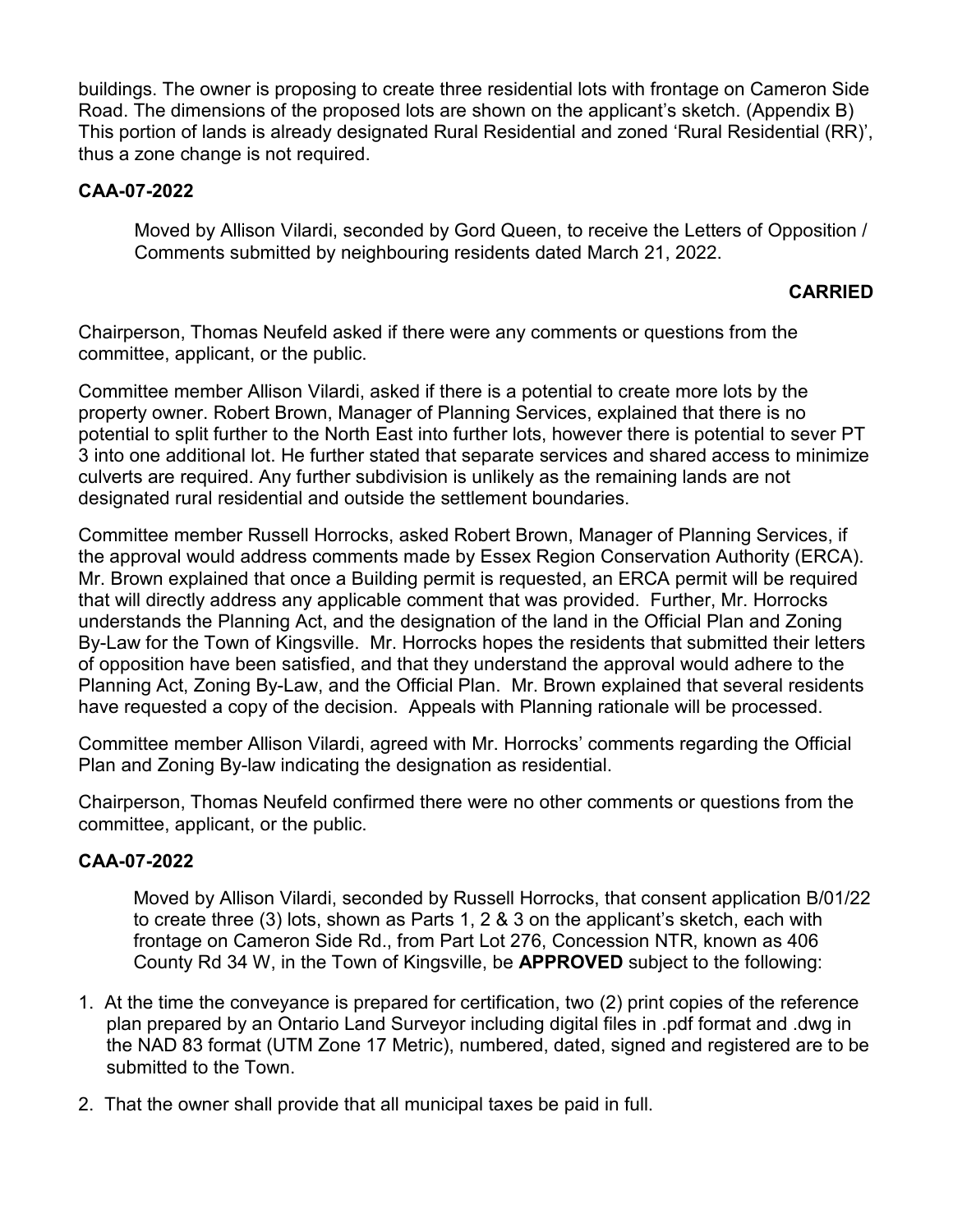- 3. That as a result of severance, owners shall become liable by way of up front monies for the assessment and taxation of their properties for any waterworks or sanitary sewer systems affecting their properties, in accordance with the Fees By-law in effect on the date the consent is being endorsed on the deeds.
- 4. That any special assessment imposed pursuant to the provisions of the Local Improvement Act and/or the Municipal Act be paid in full.
- 5. That the necessary deed(s), transfers or charges be submitted in triplicate; signed and fully executed (no photocopies), prior to certification.
- 6. That the applicant obtain the necessary permits for and install two new accesses to the severed lots (one access to be shared) at the applicant's expense and to the satisfaction of the Town;
- 7. That the applicant install (at the applicant's expense) or deposit the cost of three new water services, one to each of the proposed lots (Parts 1, 2 & 3);
- 8. That each newly created lot obtain a municipal address and 911 sign.
- 9. That cash-in-lieu of parkland in the total amount of \$4,500, be paid to the Town.
- 10. That any necessary drainage reapportionments be undertaken.
- 11. The conditions imposed above shall be fulfilled by March 22, 2024 or this application shall be deemed to be refused in accordance with Section 53(41) of the Planning Act.

#### **CARRIED**

# **4. B / 02 / 22 – AL-LE Acres – V/L County Road 7 E**

Manager of Planning Services, Robert Brown, introduced the Consent application and reviewed the report dated, March 10th, 2022, which provides details regarding the requested consent to sever and convey a portion of lands from VL County Rd 7 E, as a lot addition to an abutting rural residential lot (97 Rd 7 E), in the Town of Kingsville.

The subject parcel is a 121.4 ha (300 ac.) farm parcel with farm buildings located in the northeast corner of the intersection of Graham Side Road and Road 7 E. (Appendix A) The owner would like to convey a 0.14 ha (0.35 ac.) parcel, shown as Part 1 on the attached survey (Appendix B) as a lot addition to an abutting lot located at 97 Road 7 E, for additional rear yard space. A zoning amendment is not required as the farm and receiving lot are both zoned 'Agriculture (A1)'.

Chairperson, Thomas Neufeld asked if there were any comments or questions from the committee, applicant, or the public.

Chairperson, Thomas Neufeld confirmed there were no other comments or questions from the committee, applicant, or the public.

#### **CAA-08-2022**

Moved by Russell Horrocks, seconded by Gord Queen, that consent application B/02/22 to sever and convey a portion of the subject land (Part 1) as a lot addition from VL Rd 7 E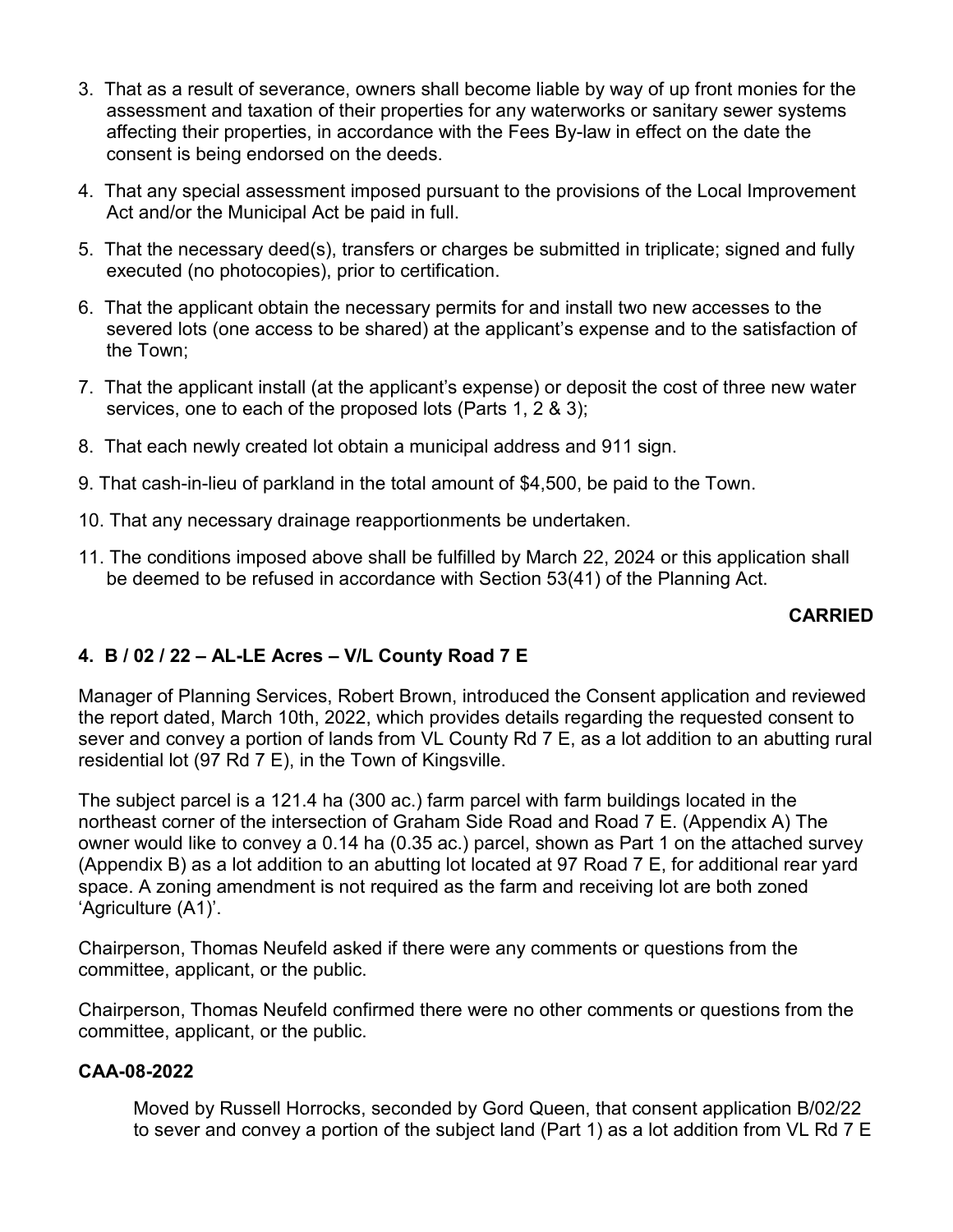to an abutting parcel known as 97 Rd 7 E, in the Town of Kingsville, **APPROVED** subject to the following:

- 1. That the lot addition to be severed, shown on the applicant's sketch as Part 1, be conveyed to and consolidated with the abutting parcel, known as 97 Rd 7 E (P.I.N. 75151-0038) and Section 50(3 or 5) of the Planning Act applies to any subsequent conveyance of or transaction involving the parcels of land that are the subject of this consent.
- 2. That the applicant convey a 1 ft. square portion of the receiving lot, if necessary, shown as Part 2 on the draft survey, to the Town free of charge and clear of all encumbrances;
- 3. At the time the conveyance is prepared for certification, two (2) print copies of the reference plan prepared by an Ontario Land Surveyor including digital files in .pdf format and .dwg in the NAD 83 format (UTM Zone 17 Metric), numbered, dated, signed and registered are to be submitted to the Town.
- 4. That the owner shall provide that all municipal taxes be paid in full.
- 5. That as a result of severance, owners shall become liable by way of up front monies for the assessment and taxation of their properties for any waterworks or sanitary sewer systems affecting their properties, in accordance with the Fees By-law in effect on the date the consent is being endorsed on the deeds.
- 6. That any special assessment imposed pursuant to the provisions of the Local Improvement Act and/or the Municipal Act be paid in full.
- 7. That the necessary deed(s), transfers or charges be submitted in triplicate; signed and fully executed (no photocopies), prior to certification.
- 8. That any necessary drainage reapportionments be undertaken.
- 9. The conditions imposed above shall be fulfilled by March 22, 2024 or this application shall be deemed to be refused in accordance with Section 53(41) of the Planning Act.

#### **CARRIED**

#### **E. NEW AND UNFINISHED BUSINESS**

#### **F. NEXT MEETING DATE**

The next meeting of the Committee of Adjustment shall take place on April 12<sup>th</sup>, 2022, at 6:00 p.m. Format of the meeting will be noted in the agenda and notice for the April meeting.